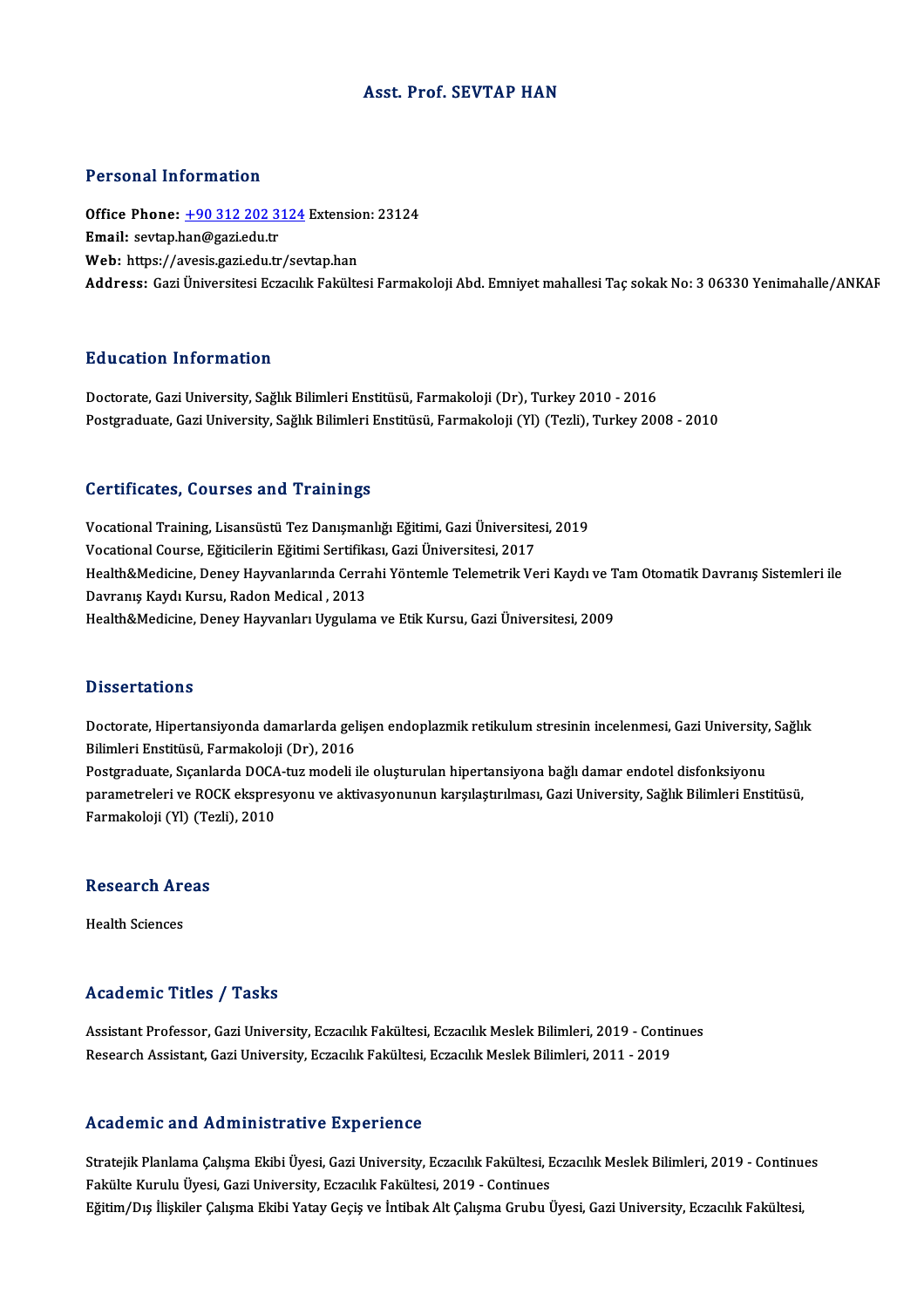Eczacılık Meslek Bilimleri, 2020 - 2022

50.YılDüzenlemeKuruluÜyesi,GaziUniversity,EczacılıkFakültesi,2018 -2018 Eczacılık Meslek Bilimleri, 2020 - 2022<br>50. Yıl Düzenleme Kurulu Üyesi, Gazi University, Eczacılık Fakültesi, 2018 - 2018<br>Kalite Güvencesi ve Derecelendirme Koordinatörlükleri Üyeliği, Gazi University, Eczacılık Fakültesi, 50. Yıl Düzenleme Kurulu Üyesi, Gazi University, Eczacılık Fakültesi, 2018 - 2018<br>Kalite Güvencesi ve Derecelendirme Koordinatörlükleri Üyeliği, Gazi University, Eczacılık Fa<br>Fakülte Öz Değerlendirme Komitesi Üyesi, Gazi U Fakülte Öz Değerlendirme Komitesi Üyesi, Gazi University, Eczacılık Fakültesi, 2016 - 2017<br>Courses

Courses<br>DENEYSEL FARMAKOLOJİ I UYGULAMA, Postgraduate, 2020 - 2021, 2021 - 2022<br>HEMSİREJİĞE ÖZEL FARMAKOLOJİ Undersraduata 2020, 2021, 2021, 2022 SSATESS<br>DENEYSEL FARMAKOLOJİ I UYGULAMA, Postgraduate, 2020 - 2021, 2021 - 202<br>HEMŞİRELİĞE ÖZEL FARMAKOLOJİ, Undergraduate, 2020 - 2021, 2021 - 2022<br>FARMAKOLOJİ I Undergraduate, 2021, ...2022 DENEYSEL FARMAKOLOJİ I UYGULAMA, Postg<br>HEMŞİRELİĞE ÖZEL FARMAKOLOJİ, Undergrad<br>FARMAKOLOJİ I, Undergraduate, 2021 - 2022<br>U.AC ETKÜ ESMELERİ, Dostorate, 2020, 2021 HEMŞİRELİĞE ÖZEL FARMAKOLOJİ, Undergrad<br>FARMAKOLOJİ I, Undergraduate, 2021 - 2022<br>İLAÇ ETKİLEŞMELERİ, Doctorate, 2020 - 2021<br>KRONOTERARİ Undergraduate, 2020 - 2021 FARMAKOLOJİ I, Undergraduate, 2021 - 2022<br>İLAÇ ETKİLEŞMELERİ, Doctorate, 2020 - 2021<br>KRONOTERAPİ, Undergraduate, 2020 - 2021<br>İLAÇ ARASTIRMA VE CELİSTİRME DOCtorate İLAÇ ETKİLEŞMELERİ, Doctorate, 2020 - 2021<br>KRONOTERAPİ, Undergraduate, 2020 - 2021<br>İLAÇ ARAŞTIRMA VE GELİŞTİRME, Doctorate, 2019 - 2020<br>DOKTORA SEMİNERİ, Dostorate, 2019, 2020 KRONOTERAPİ, Undergraduate, 2020 - 2021<br>İLAÇ ARAŞTIRMA VE GELİŞTİRME, Doctorate,<br>DOKTORA SEMİNERİ, Doctorate, 2019 - 2020 DOKTORA SEMİNERİ, Doctorate, 2019 - 2020<br>Jury Memberships

Doctorate, Doctorate, Gazi Üniversitesi, September, 2020

# Articles Published in Journals That Entered SCI, SSCI and AHCI Indexes

rticles Published in Journals That Entered SCI, SSCI and AHCI Indexes<br>I. Effects of Resveratrol on Receptor Expression and Serum Levels of Estrogen and Progesterone in<br>the Pat Endemetritic Model **Effects of Resveratrol on Reflects of Resveratrol on Reflects**<br>the Rat Endometritis Model<br>Han S. Gisek A. E., Telmek A. U Effects of Resveratrol on Receptor Expression and Serum Levels of Estro<br>the Rat Endometritis Model<br>Han S., Cicek A. F. , Tokmak A., Ustun T. Y. , Gokay N. E. , Uludağ M. O. , Demirel M. A.<br>REPRODUCTIVE SCIENCES 2021 (Journ

the Rat Endometritis Model<br>Han S., Cicek A. F. , Tokmak A., Ustun T. Y. , Gokay N. E. , Uludağ M. O. , Demirel M. A.<br>REPRODUCTIVE SCIENCES, 2021 (Journal Indexed in SCI)

- Han S., Cicek A. F. , Tokmak A., Ustun T. Y. , Gokay N. E. , Uludağ M. O. , Demirel M. A.<br>REPRODUCTIVE SCIENCES, 2021 (Journal Indexed in SCI)<br>II. Etodolac nanosuspension based gel for enhanced dermal delivery: in vitro an REPRODUCTIVE SCIENCES, 2021 (Journal Indexed<br>Etodolac nanosuspension based gel for enha<br>Karakucuk A., Tort S., Han S., Oktay A. N. , Celebi N.<br>JOURNAL OF MICROENCARSULATION, val 38, no 4 Etodolac nanosuspension based gel for enhanced dermal delivery: in vitro and in v<br>Karakucuk A., Tort S., Han S., Oktay A. N. , Celebi N.<br>JOURNAL OF MICROENCAPSULATION, vol.38, no.4, pp.218-232, 2021 (Journal Indexed in SCI
- Karakucuk A., Tort S., Han S., Oktay A. N. , Celebi N.<br>JOURNAL OF MICROENCAPSULATION, vol.38, no.4, pp.218-232, 2021 (Journal Indexed in SCI)<br>III. <i>In vitro</i> and <i>in vivo</i> evaluations on nanoparticle and phosphol JOURNAL OF MICROENCAPSULATION, vol.38, no.4, pp.218-232, 2021 (Journ<br><i>In vitro</i> and <i>in vivo</i> evaluations on nanoparticle<br>nanoparticles with absorption enhancers for oral insulin delivery.<br>Muthy Agardan N, B., Ha III.  $\langle i \rangle$  In vitro $\langle i \rangle$  and  $\langle i \rangle$  in vivo $\langle i \rangle$  evaluations on nanoparticle and phospholipid hybrid nanoparticles with absorption enhancers for oral insulin delivery.<br>Mutlu-Agardan N. B., Han S. nanoparticles with absorption enhancers for oral insulin delivery.<br>Mutlu-Agardan N. B. , Han S.<br>Pharmaceutical development and technology, vol.26, pp.157-166, 2021 (Journal Indexed in SCI Expanded)<br>Preparation and in uitre

IV. Preparation and in vitro/in vivo evaluation of flurbiprofen nanosuspension-based gel for dermal Pharmaceution<br>Preparation<br>application<br>Oktav A. N. Li application<br>Oktay A. N. , İlbasmış Tamer S., Han S., Uludag O., Celebi N.<br>EUROPEAN JOURNAL OF PHARMACEUTICAL SCIENCES, vol.155, 2020 (Journal Indexed in SCI)<br>Boyersel of deleterious effect of bynartension on the liver by i

Oktay A.N., İlbasmış Tamer S., Han S., Uludag O., Celebi N.

Oktay A. N. , İlbasmış Tamer S., Han S., Uludag O., Celebi N.<br>EUROPEAN JOURNAL OF PHARMACEUTICAL SCIENCES, vol.155, 2020 (Journal Indexed in SCI)<br>V. Reversal of deleterious effect of hypertension on the liver by inhibi EUROP<br>Revers<br>stress<br>PAL N Reversal of deleterious effect of hypertension on the liver by<br>stress<br>BAL N. B. , HAN S., KİREMİTCİ S., ULUDAĞ M. O. , DEMİREL YILMAZ E.<br>MOLECIJ AR RIQLOCY REPORTS YOL47 no 3 nn 2242 2252 2020 (L stress<br>BAL N. B. , HAN S., KİREMİTCİ S., ULUDAĞ M. O. , DEMİREL YILMAZ E.<br>MOLECULAR BIOLOGY REPORTS, vol.47, no.3, pp.2243-2252, 2020 (Journal Indexed in SCI)

# BAL N. B. , HAN S., KİREMİTCİ S., ULUDAĞ M. O. , DEMİREL YILMAZ E.<br>MOLECULAR BIOLOGY REPORTS, vol.47, no.3, pp.2243-2252, 2020 (Journal Indexed in SCI)<br>VI. Hypertension-induced cardiac impairment is reversed by the inh MOLEC<br><mark>Hyper</mark>t<br>stress<br>PAL N Hypertension-induced cardiac impairment is reversed by the inl<br>stress<br>BAL N. B. , HAN S., KİREMİTCİ S., SADİ G., Uludag O., DEMİREL YILMAZ E.<br>JOUPMAL OE PHAPMACY AND PHAPMACOLOCY vel71 po 12 pp 1800 :

stress<br>BAL N. B. , HAN S., KİREMİTCİ S., SADİ G., Uludag O., DEMİREL YILMAZ E.<br>JOURNAL OF PHARMACY AND PHARMACOLOGY, vol.71, no.12, pp.1809-1821, 2019 (Journal Indexed in SCI)<br>Thereneutis effects of resystatral in Escharis BAL N. B., HAN S., KIREMITCI S., SADI G., Uludag O., DEMIREL YILMAZ E.<br>JOURNAL OF PHARMACY AND PHARMACOLOGY, vol.71, no.12, pp.1809-1821, 2019 (Journal Inde<br>VII. Therapeutic effects of resveratrol in Escherichia coli-induc

- JOURNAL OF PHARMACY AND PHARMACOLOGY, vol.71, no.12, pp.1809-1821, 2019<br>Therapeutic effects of resveratrol in Escherichia coli-induced rat endome<br>Demirel M.A., Han S., Tokmak A., Gokay N. E. , Uludağ M. O. , Ustun T. Y. , Therapeutic effects of resveratrol in Escherichia coli-induced rat endometritis model<br>Demirel M. A. , Han S., Tokmak A., Gokay N. E. , Uludağ M. O. , Ustun T. Y. , Cicek A. F.<br>NAUNYN-SCHMIEDEBERGS ARCHIVES OF PHARMACOLOGY, Demirel M. A. , Han S., Tokmak A., Gokay N. E. , Uludağ M. O. , Ustun T. Y. , Cicek A. F.<br>NAUNYN-SCHMIEDEBERGS ARCHIVES OF PHARMACOLOGY, vol.392, pp.1577-1589, 2019 (Journal In<br>VIII. Activation of Liver X Receptors by
-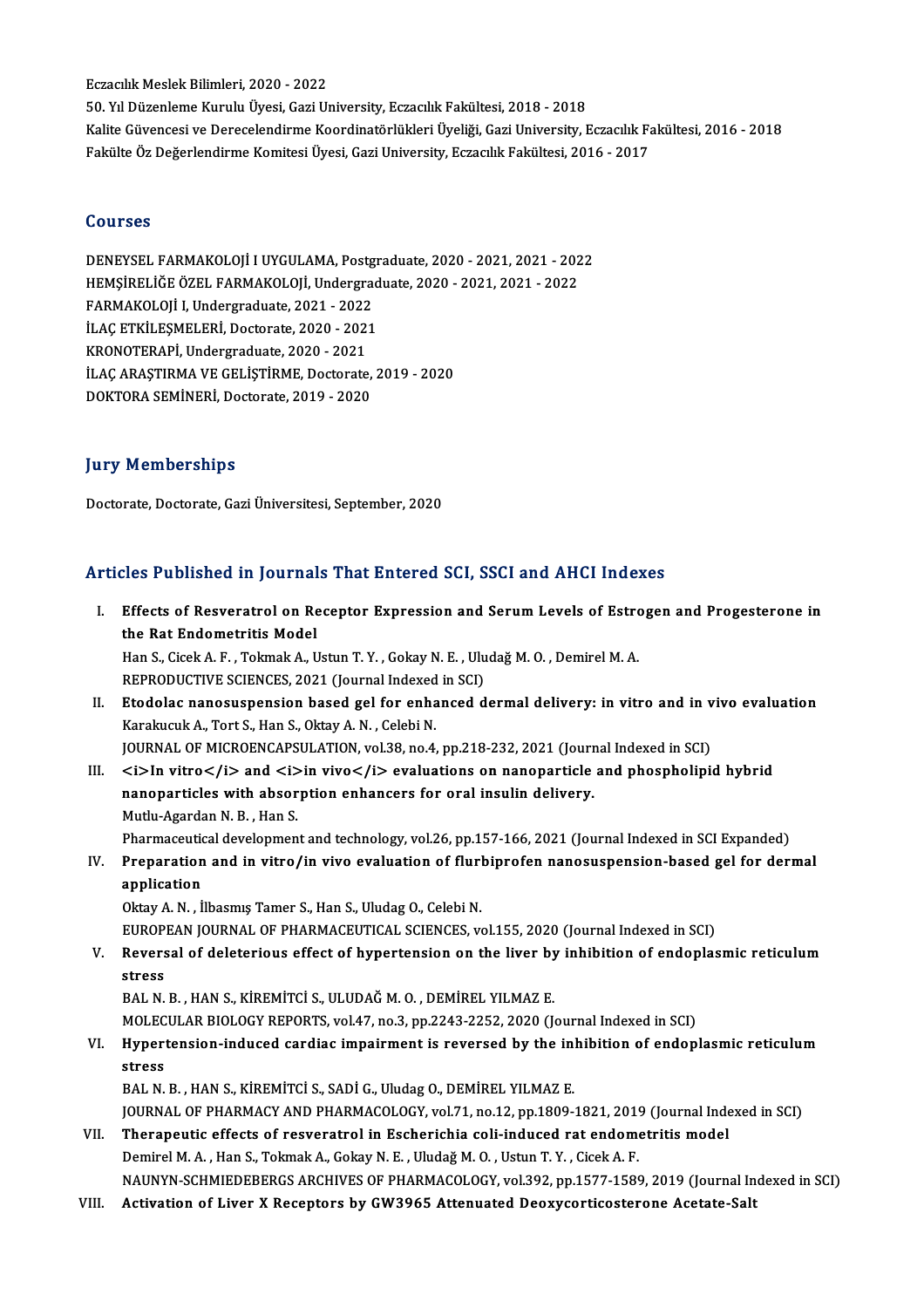|       | Hypertension-Induced Cardiac Functional and Structural Changes                                           |
|-------|----------------------------------------------------------------------------------------------------------|
|       | BAL N. B., HAN S., USANMAZ S. E., KİREMİTCİ S., SADİ G., Uludag O., DEMİREL YILMAZ E.                    |
|       | JOURNAL OF CARDIOVASCULAR PHARMACOLOGY, vol.74, no.2, pp.105-117, 2019 (Journal Indexed in SCI)          |
| IX.   | Inhibition of endoplasmic reticulum stress protected DOCA-salt hypertension-induced vascular             |
|       | dysfunction                                                                                              |
|       | HAN S., BAL N. B., SADİ G., USANMAZ S. E., Tuglu M. M., ULUDAĞ M. O., DEMİREL YILMAZ E.                  |
|       | VASCULAR PHARMACOLOGY, vol.113, pp.38-46, 2019 (Journal Indexed in SCI)                                  |
| Х.    | The effects of LXR agonist GW3965 on vascular reactivity and inflammation in hypertensive rat            |
|       | aorta                                                                                                    |
|       | HAN S., BAL N. B., SADİ G., USANMAZ S. E., ULUDAĞ M. O., DEMİREL YILMAZ E.                               |
|       | LIFE SCIENCES, vol.213, pp.287-293, 2018 (Journal Indexed in SCI)                                        |
| XI.   | The effects of resveratrol and exercise on age and gender-dependent alterations of vascular              |
|       | functions and biomarkers                                                                                 |
|       | HAN S., BAL N. B., Sadi G., USANMAZ S. E., ULUDAĞ M. O., DEMİREL YILMAZ E.                               |
|       | EXPERIMENTAL GERONTOLOGY, vol.110, pp.191-201, 2018 (Journal Indexed in SCI)                             |
| XII.  | Age- and sex-dependent alteration of functions and epigenetic modifications of vessel and                |
|       | endothelium related biomarkers                                                                           |
|       | HAN S., Aydin M. M., Akansel S., USANMAZ S. E., Akcali C., ULUDAĞ M. O., Yilmaz E. D.                    |
|       | TURKISH JOURNAL OF BIOLOGY, vol.42, no.4, pp.286-296, 2018 (Journal Indexed in SCI)                      |
| XIII. | Effects of Ozone Treatment in Endotoxin Induced Shock Model in Rats                                      |
|       | ULUDAĞ M. O., Ozdemir E. D., BAL N. B., HAN S., Dayanir H., Babacan A., USANMAZ S. E., DEMİREL YILMAZ E. |
|       | INTERNATIONAL JOURNAL OF PHARMACOLOGY, vol.13, no.2, pp.166-174, 2017 (Journal Indexed in SCI)           |
| XIV.  | Diurnal Temporal Blood H2S Variations Correlate with the Circadian Rhythm of Vascular                    |
|       | <b>Contraction and Blood Pressure</b>                                                                    |
|       | ULUDAĞ M. O., Hicdurmaz E., HAN S., USANMAZ S. E., Abacioglu N., ARK M., DEMİREL YILMAZ E.               |
|       | INTERNATIONAL JOURNAL OF PHARMACOLOGY, vol.12, no.6, pp.587-596, 2016 (Journal Indexed in SCI)           |
| XV.   | Resveratrol affects histone 3 lysine 27 methylation of vessels and blood biomarkers in DOCA salt-        |
|       | induced hypertension                                                                                     |
|       | HAN S., ULUDAĞ M. O., USANMAZ S. E., Ayaloglu-Butun F., AKÇALI K. C., DEMİREL YILMAZ E.                  |
|       | MOLECULAR RIOLOGY REPORTS, unl 42, no. 1, nn 25, 42, 2015 (Journal Indoved in SCI)                       |

# HAN S., ULUDAG M. O. , USANMAZ S. E. , Ayaloglu-Butun F., AKÇALI K. C. , DEMIKEL YIL.<br>MOLECULAR BIOLOGY REPORTS, vol.42, no.1, pp.35-42, 2015 (Journal Indexed in SCI)

# Articles Published in Other Journals

- I. The Effect of Different Application Periods of DOCA-salt on Blood Pressure and Vascular Response The Effect of Different Application Periods<br>in the Experimental Model of Hypertension<br>Han S. Uludağ M.O., Domirol Vilmaz E The Effect of Different Application<br>in the Experimental Model of Hype<br>Han S., Uludağ M. O. , Demirel Yılmaz E.<br>Disk Tın Dergisi vel 46 ne 4 nn 707 7 Han S., Uludağ M. O. , Demirel Yılmaz E.<br>Dicle Tıp Dergisi, vol.46, no.4, pp.707-713, 2019 (National Refreed University Journal) Han S., Uludağ M. O. , Demirel Yılmaz E.<br>Dicle Tıp Dergisi, vol.46, no.4, pp.707-713, 2019 (Nation<br>II. Endoplasmic Reticulum Stress and Hypertension<br>HAN S. III IIDAČ M.O., DEMIREL VILMAZ E.
- Dicle Tıp Dergisi, vol.46, no.4, pp.707-713, 20<br>**Endoplasmic Reticulum Stress and Hyp**<br>HAN S., ULUDAĞ M. O. , DEMİREL YILMAZ E.<br>Turkiye Klinikleri Journal of Internal Medici: HAN S., ULUDAĞ M. O. , DEMİREL YILMAZ E.<br>Turkiye Klinikleri Journal of Internal Medicine, vol.4, no.3, pp.147-153, 2019 (Other Refereed National Journals)

# Books&Book Chapters

ooks & Book Chapters<br>I. Kardiyovasküler Sistemde Yaşlanma Ve Epigenetik<br>Han S ks & f<br>Kardi<sub>!</sub><br>Han S.

Han S.<br>in: Sağlık Bilimlerinde Teori ve Araştırmalar II, Prof. Dr. Cem Evereklioğlu, Editor, Gece Kitaplığı / Gece Publishing, Han S.<br>in: Sağlık Bilimlerinde Teor<br>Ankara, pp.313-338, 2020<br>Yoslanma Ve Endenlagu

II. Yaşlanma Ve Endoplazmik Retikulumda Proteostaz Kaybı<br>HAN S. Ankara<br><mark>Yaşlan</mark><br>HAN S.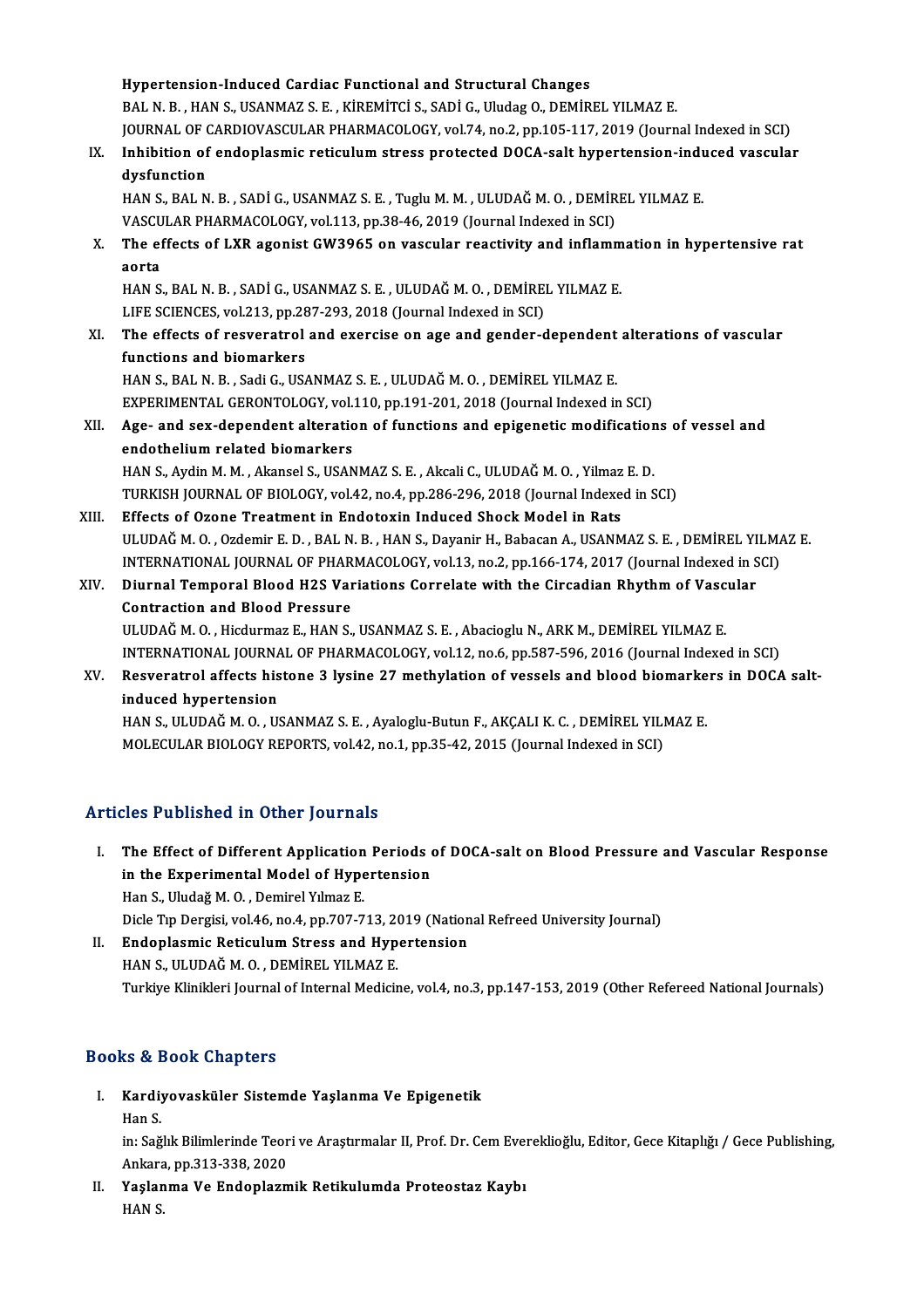in: Sağlık Bilimleri Alanında Araştırma ve Değerlendirmeler, Uzm. Utku Murat KALAFAT Dr. Öğr. Üy. Meltem AKBAS Doç. Dr. Gülşen GONCAGÜL, Editor, Gece Akademi, Ankara, pp.121-130, 2019

# Refereed Congress / Symposium Publications in Proceedings

efereed Congress / Symposium Publications in Proceedings<br>I. Effect Of Endoplasmic Reticulum Stress Inhibition On Vascular Relaxation Responses In Aging<br>Han S. Damirel Vilmar E Effect Of Endoplasmic<br>Han S., Demirel Yılmaz E.<br><sup>9th</sup> International Medical Effect Of Endoplasmic Reticulum Stress Inhibition On Vascular Relaxation Responses In Aging<br>Han S., Demirel Yılmaz E.<br>8th International Medical and Health Sciences Research Congress, Ankara, Turkey, 25 - 26 December 2021<br>C Han S., Demirel Yılmaz E.<br>8th International Medical and Health Sciences Research Congress, Ankara, Turkey, 25 - 26 December 2021<br>II. Gender dependent effects of resveratrol and regular exercise on the expression of various 8th International Medical and Health Sciences Research Congress, Ankara, Turkey, 25 - 26 December 2021 BALN.B. ,HANS.,ULUDAĞM.O. ,DEMİREL YILMAZ E. in kidney<br>BAL N. B. , HAN S., ULUDAĞ M. O. , DEMİREL YILMAZ E.<br>1st International Conference on Preventive Medicine (1st ICPM), 12 - 14 November 2019<br>Dürenli Hareket ve Besyerstrel'ün Kelp ve Böhrek Dekveunde Nitrik Oksit v III. Düzenli Hareket ve Resveratrol'ün Kalp ve Böbrek Dokusunda Nitrik Oksit ve Toplam Antioksidan<br>Kapasite Üzerine Cinsiyete Bağlı Etkileri 1st International Conference on Preventive M<br>Düzenli Hareket ve Resveratrol'ün Kalp<br>Kapasite Üzerine Cinsiyete Bağlı Etkileri<br>PALN B. HANS USANMAZS E. ULUDAČ M BAL N.B., HAN S., USANMAZ S.E., ULUDAĞM.O., DEMİREL YILMAZ E. Kapasite Üzerine Cinsiyete Bağlı Etkileri<br>BAL N. B. , HAN S., USANMAZ S. E. , ULUDAĞ M. O. , DEMİREL YILI<br>25. Ulusal Farmakoloji Kongresi, Turkey, 4 - 07 November 2019<br>Evaluation of analzesis and anti inflammatary effects BAL N. B. , HAN S., USANMAZ S. E. , ULUDAĞ M. O. , DEMİREL YILMAZ E.<br>25. Ulusal Farmakoloji Kongresi, Turkey, 4 - 07 November 2019<br>IV. Evaluation of analgesic and anti-inflammatory effects of flurbiprofen nanosuspensio 25. Ulusal Farmakoloji Kongre<br><mark>Evaluation of analgesic an</mark><br>dermal application in rats<br>O<sup>lytav A. N. HANS il PASM</sup> Evaluation of analgesic and anti-inflammatory effects of flurbi<br>dermal application in rats<br>OKTAY A. N. , HAN S., İLBASMIŞ TAMER S., ULUDAĞ M. O. , ÇELEBİ F. N.<br>9th PPPP International Conference en Pharmaceutical Sciences 1 dermal application in rats<br>OKTAY A. N. , HAN S., İLBASMIŞ TAMER S., ULUDAĞ M. O. , ÇELEBİ F. N.<br>8th BBBB International Conference on Pharmaceutical Sciences, 14 - 16 October 2019 OKTAY A. N. , HAN S., İLBASMIŞ TAMER S., ULUDAĞ M. O. , ÇELEBİ F. N.<br>8th BBBB International Conference on Pharmaceutical Sciences, 14 - 16 October 2019<br>V. The effects of endoplasmic reticulum stress inhibition on vascu 8th BBBB Internet<br>The effects of<br>hypertension<br>PAL N P HAN The effects of endoplasmic reticulum stress inhibition on va<br>hypertension<br>BAL N. B. , HAN S., Tuğlu M. M. , ULUDAĞ M. O. , DEMİREL YILMAZ E.<br>19th World Congress of Pasis and Clinical Pharmaselogy (WCP2019 hypertension<br>18th N. B. , HAN S., Tuğlu M. M. , ULUDAĞ M. O. , DEMİREL YILMAZ E.<br>18th World Congress of Basic and Clinical Pharmacology (WCP2018), 1 - 06 July 2018 BAL N. B. , HAN S., Tuğlu M. M. , ULUDAĞ M. O. , DEMİREL YILMAZ E.<br>18th World Congress of Basic and Clinical Pharmacology (WCP2018), 1 - 06 July 2018<br>VI. Resveratrol ve Egzersizin Oksidatif Stres ile İlişkili Genler Üzerin 18th World Congress of Basic and Clinical Pharmacology<br>Resveratrol ve Egzersizin Oksidatif Stres ile İlişkil<br>Han S., Sadi G., Bal N. B. , Uludağ M. O. , Demirel Yılmaz E.<br>24 Hlugal Farmakalaji Kongresi Trabson Turkey 17, 2 Resveratrol ve Egzersizin Oksidatif Stres ile İlişkili Genler Üzerin<br>Han S., Sadi G., Bal N. B. , Uludağ M. O. , Demirel Yılmaz E.<br>24. Ulusal Farmakoloji Kongresi, Trabzon, Turkey, 17 - 20 October 2017<br>Activation of liver Han S., Sadi G., Bal N. B. , Uludağ M. O. , Demirel Yılmaz E.<br>24. Ulusal Farmakoloji Kongresi, Trabzon, Turkey, 17 - 20 October 2017<br>VII. Activation of liver X receptors prevents cardiac functional and structural chang 24. Ulusal Farmakol<mark>.</mark><br>Activation of liver<br>hypertensive rats.<br><sup>Bol N. B. Hon S. Hoo</sup> Activation of liver X receptors prevents cardiac functional and structural<br>hypertensive rats.<br>Bal N. B., Han S., Usanmaz S. E., Kiremitçi S., Sadi G., Uludağ M. O. , Demirel Yılmaz E.<br>2nd International Cari Pharma Sumnagiu hypertensive rats.<br>2012 N.B., Han S., Usanmaz S. E. , Kiremitçi S., Sadi G., Uludağ M. O. , Demirel Yılmaz E. VIII. Inhibition of endoplasmic reticulum stress reversed doca-salt hypertension-induced structural<br>changes in cardiac and hepatic tissues 2nd International Gazi Pharma Symposium, Ankara, Turkey, 11 - 13 October 2017 Bal N.B., Han S., Kiremitci S., Uludağ M.O., Demirel Yılmaz E. changes in cardiac and hepatic tissues<br>Bal N. B. , Han S., Kiremitci S., Uludağ M. O. , Demirel Yılmaz E.<br>2nd International Gazi Pharma Symposium Series (GPSS-2017), Ankara, Turkey, 11 - 13 October 2017<br>The Investigaton of IX. The Investigaton of the Effects of Resveratrol on Blood Cytokine Profile and Histopathological 2nd International Gazi Pharma Symposium Series (GPSS-2017), Ankara,<br>The Investigaton of the Effects of Resveratrol on Blood Cytokine<br>Changes in Escherichia coli-Induced Endometritis Model in Rats<br>Domirol M.A., Han S. Giock Demirel M.A., Han S., Çiçek A.F., Uludağ M.O., Ercan N., Tokmak A. Türk Veteriner Jinekoloji Derneği VII. Ulusal - I. Uluslararası Kongresi, Muğla, Turkey, 12 - 15 October 2017 Demirel M. A. , Han S., Çiçek A. F. , Uludağ M. O. , Ercan N., Tokmak A.<br>Türk Veteriner Jinekoloji Derneği VII. Ulusal – I. Uluslararası Kongresi, Muğla, Turkey, 12 - 15 October 2017<br>X. The Effects of Resveratrol on Ut Türk Veteriner Jinekoloji I<br>The Effects of Resverat<br>Model of Endometritis<br>Han S. Demirel M.A. *Cis*c The Effects of Resveratrol on Uterine Estrogen and Progest<br>Model of Endometritis<br>Han S., Demirel M. A. , Çiçek A. F. , Ercan N., Tokmak A., Uludağ M. O.<br>2nd International Cari Pharma Symnasium Series (CBSS 2017), Anl Model of Endometritis<br>Han S., Demirel M. A. , Çiçek A. F. , Ercan N., Tokmak A., Uludağ M. O.<br>2nd International Gazi Pharma Symposium Series (GPSS-2017), Ankara, Turkey, 11 - 13 October 2017<br>Aging And Gondon Denendent Alte Han S., Demirel M. A. , Çiçek A. F. , Ercan N., Tokmak A., Uludağ M. O.<br>2nd International Gazi Pharma Symposium Series (GPSS-2017), Ankara, Turkey, 11 -<br>XI. Aging And Gender Dependent Alteration Of Oxidatıve Stress Related 2nd International Gazi Pharma Symposium Series (GPSS)<br>Aging And Gender Dependent Alteration Of Oxidat<br>Han S., Sadi G., Bal N. B. , Uludag M. O. , Demirel Yılmaz E.<br>19th International senferanse en Oxidative Strees Bedua Aging And Gender Dependent Alteration Of Oxidative Stress Related Genes<br>Han S., Sadi G., Bal N. B. , Uludag M. O. , Demirel Yılmaz E.<br>19th International conference on Oxidative Stress Reduction, Redox Homeostasis and Antio Han S., Sadi G., Bal N. B. , I<br>19th International confer<br>26 - 27 June 2017, pp.86<br>The Effects on Ourdati 19th International conference on Oxidative Stress Reduction, Redox Homeostasis and Antioxidants, Paris, France,<br>26 - 27 June 2017, pp.86<br>XII. The Effects on Oxydative Stress Index of Resveratrol In Escherichia coli-Induced 26 - 27 June 2017, pp.86<br>The Effects on Oxydative Stress Index of Resveratrol In Escl<br>in Rats<br>Demirel M. A. , Han S., Çiçek A. F. , Uludağ M. O. , Ercan N., Tokmak A. The Effects on Oxydative Stress Index of Resveratrol In Esc<br>in Rats<br>Demirel M. A. , Han S., Çiçek A. F. , Uludağ M. O. , Ercan N., Tokmak A.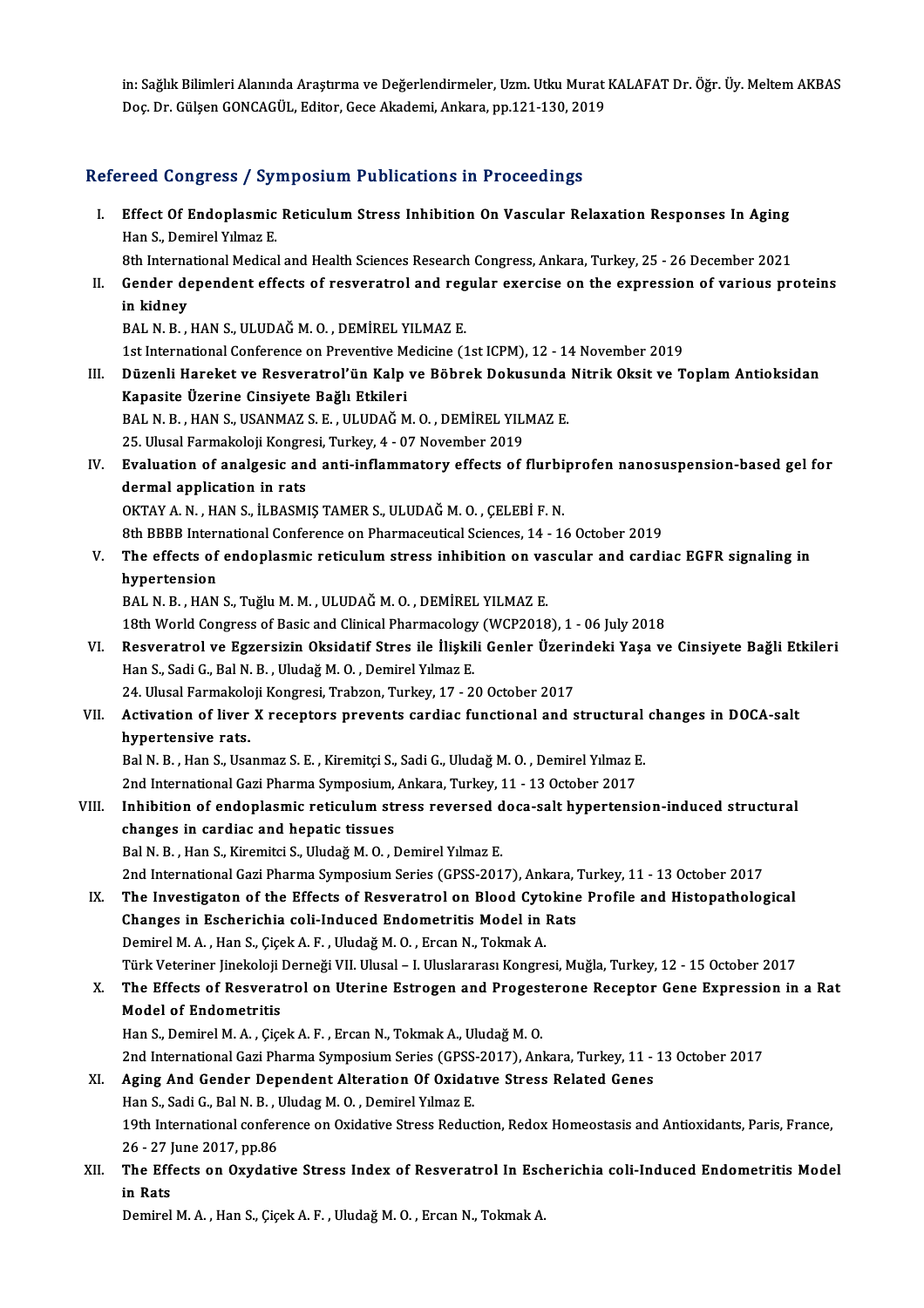19th International Conference on Oxidative Stress, Redox Homeostasis Antioxidants, Paris, France, 26 - 27 June<br>2017, np.74 19th Interna<br>2017, pp.74<br>E. Sübetitüs 19th International Conference on Oxidative Stress, Redox Homeostasis Antioxidants, Paris, France, 26 - 27 June<br>2017, pp.74<br>XIII. 5-Sübstitüe-Benzimidazol Türevi Bileşiğin Farelerde Analjezik ve Antienflamatuvar Aktivite Ta

2017, pp.74<br>XIII. 5-Sübstitüe-Benzimidazol Türevi Bileşiğin Farelerde Analjezik ve Antienflamatuvar Aktivite Tarama<br>Calısması

Göker S.,HANS.,ÇALIŞKANB.,BANOĞLUE.,ULUDAĞM.O.

3rd International Convention of Pharmaceuticals and Pharmacies, İstanbul, Turkey, 26 - 29 April 2017, pp.732

- Göker S., HAN S., ÇALIŞKAN B., BANOĞLU E., ULUDAĞ M. O.<br>3rd International Convention of Pharmaceuticals and Pharmacies, İstanbul, Turkey, 26 29 April 2017, pp.732<br>XIV. İzoksazol Türevi Bileşiklerin in-vivo Analjezik 3rd International Convention of Pharmaceuticals and Pharmic<br>İzoksazol Türevi Bileşiklerin in-vivo Analjezik ve Ana<br>Örnek Ö., HAN S., ÇALIŞKAN B., BANOĞLU E., ULUDAĞ M. O.<br><sup>2rd</sup> International Convention of Pharmaceuticals a İzoksazol Türevi Bileşiklerin in-vivo Analjezik ve Antienflamatuvar Aktivitesi Üzerinde Çalışmalar<br>Örnek Ö., HAN S., ÇALIŞKAN B., BANOĞLU E., ULUDAĞ M. O.<br>3rd International Convention of Pharmaceuticals and Pharmacies, İst Örnek Ö., HAN S., ÇALIŞKAN B., BANOĞLU E., ULUDAĞ M. O.<br>3rd International Convention of Pharmaceuticals and Pharmacies, İstanbul, Turkey, 26 - 29 April 2017, pp.738<br>XV. Diarilpirazol Türevi Bileşiğin (BRP-42) Analjezik
- 3rd International Convention of Pharmaceuticals and Pharm<br>Diarilpirazol Türevi Bileşiğin (BRP-42) Analjezik ve *f*<br>GÖKER G., HAN S., ÇALIŞKAN B., BANOĞLU E., ULUDAĞ M. O.<br><sup>2rd International Convention of Pharmaceuticals an</sup> Diarilpirazol Türevi Bileşiğin (BRP-42) Analjezik ve Antienflamatuvar Aktivitesi Üzerinde Çalışma<br>GÖKER G., HAN S., ÇALIŞKAN B., BANOĞLU E., ULUDAĞ M. O.<br>3rd International Convention of Pharmaceuticals and Pharmacies, İsta
- GÖKER G., HAN S., ÇALIŞKAN B., BANOĞLU E., ULUDAĞ M. O.<br>3rd International Convention of Pharmaceuticals and Pharmacies, İstanbul, Turkey, 26 29 April 2017, pp.7<br>XVI. Effects of LXR agonist GW3965 on expression of functio 3rd International Convention of Pharmaceuticals and Pharmacies, İstanbul, Turkey, 26 - 29 April 2017, pp.752<br>Effects of LXR agonist GW3965 on expression of functional proteins in hypertensive rat aorta<br>Han S., Bal N. B. , Effects of LXR agonist GW3965 on expression of functional<br>Han S., Bal N. B. , Sadi G., Uludağ M. O. , Demirel Yılmaz E.<br>The EMBO meeting., Mannheim, Germany, 10 - 13 September 2016<br>Inhibition of ondonlasmis natisulum stres Han S., Bal N. B. , Sadi G., Uludağ M. O. , Demirel Yılmaz E.<br>The EMBO meeting., Mannheim, Germany, 10 - 13 September 2016<br>XVII. Inhibition of endoplasmic reticulum stress protected hypertension induced alteration in the p
- The EMBO meeting., Mannheim, Germany, 10 13 September 2016<br>Inhibition of endoplasmic reticulum stress protected hyper<br>expression of rat aorta<br>Han S., Bal N. B., Sadi G., Uludağ M. O., Demirel Yılmaz E. Inhibition of endoplasmic reticulum stress protec<br>expression of rat aorta<br>Han S., Bal N. B. , Sadi G., Uludağ M. O. , Demirel Yılmaz E.<br>The EMBO meeting, Mannheim Cermany 10, 13 Septen

The EMBO meeting., Mannheim, Germany, 10 - 13 September 2016

- Han S., Bal N. B. , Sadi G., Uludağ M. O. , Demirel Yılmaz E.<br>The EMBO meeting., Mannheim, Germany, 10 13 September 2016<br>XVIII. Effects of endoplasmic reticulum stress on hypertension induced endothelial dysfunction in r The EMBO meeting., Mannheim, Germany, 10 - 13 September 20<br>Effects of endoplasmic reticulum stress on hypertension<br>Han S., Bal N. B. , Usanmaz S. E. , Uludağ M. O. , Demirel Yılmaz E.<br>7th Euronean Congress of Pharmacology Effects of endoplasmic reticulum stress on hypertension induced endothelial<br>Han S., Bal N. B. , Usanmaz S. E. , Uludağ M. O. , Demirel Yılmaz E.<br>7th European Congress of Pharmacology (EPHAR), İstanbul, Turkey, 26 - 30 June
- Han S., Bal N. B. , Usanmaz S. E. , Uludağ M. O. , Demirel Yılmaz E.<br>7th European Congress of Pharmacology (EPHAR), İstanbul, Turkey, 26 30 June 2016<br>XIX. Effects of LXR agonist GW3965 on vascular reactivity in DOCA 7th European Congress of Pharmacology (EPHAR), İstanbul, Tu:<br>Effects of LXR agonist GW3965 on vascular reactivity in<br>Han S., Bal N. B. , Usanmaz S. E. , Uludağ M. O. , Demirel Yılmaz E.<br>7th European Congress of Pharmacolog Effects of LXR agonist GW3965 on vascular reactivity in DOCA salt induced hy<br>Han S., Bal N. B., Usanmaz S. E., Uludağ M. O., Demirel Yılmaz E.<br>7th European Congress of Pharmacology (EPHAR), İstanbul, Turkey, 26 - 30 June 2 Han S., Bal N. B., Usanmaz S. E., Uludağ M. O., Demirel Yılmaz E.<br>7th European Congress of Pharmacology (EPHAR), İstanbul, Turkey, 26 - 30 June 2016<br>XX. The role of Liver X Receptors on cardiac dysfunction induced by hyper
- 7th European Congress of Pharmacology (EPHAR), İstanbul, Turkey, 26 30 June 2016<br>The role of Liver X Receptors on cardiac dysfunction induced by hypertensio<br>Bal N. B., Han S., Usanmaz S. E., Uludağ M. O., Demirel Yılmaz The role of Liver X Receptors on cardiac dysfunction induced by hypertensio<br>Bal N. B., Han S., Usanmaz S. E., Uludağ M. O., Demirel Yılmaz E.<br>7th European Congress of Pharmacology (EPHAR), İstanbul, Turkey, 26 - 30 June 20 Bal N. B., Han S., Usanmaz S. E., Uludağ M. O., Demirel Yılmaz E.<br>7th European Congress of Pharmacology (EPHAR), İstanbul, Turkey, 26 - 30 June 2016<br>XXI. Effect of endoplasmic reticulum stress inhibition on cardiac remodel
- 7th European Congress of Pharmacology (EPHAR), İstanbul, Turkey,<br>Effect of endoplasmic reticulum stress inhibition on cardiac<br>Bal N. B., Han S., Kiremitci S., Sadi G., Uludağ M. O., Demirel Yılmaz E.<br>7th European Congress Effect of endoplasmic reticulum stress inhibition on cardiac remodelling indu<br>Bal N. B. , Han S., Kiremitci S., Sadi G., Uludağ M. O. , Demirel Yılmaz E.<br>7th European Congress of Pharmacology (EPHAR), İstanbul, Turkey, 26 Bal N. B. , Han S., Kiremitci S., Sadi G., Uludağ M. O. , Demirel Yılmaz E.<br>7th European Congress of Pharmacology (EPHAR), İstanbul, Turkey, 26 - 30 June 2016<br>XXII. Hipertansiyonda gelişen endoplazmik retikulum stresin
- 7th European Congress of Pharmacology (EPHAR), İstanbul, Turkey, 26 30 June 2016<br>Hipertansiyonda gelişen endoplazmik retikulum stresinin damar cevaplari üz<br>Han S., Bal N. B. , Usanmaz S. E. , Uludağ M. O. , Demirel Yılma Hipertansiyonda gelişen endoplazmik retikulum stresinin damar cevapl<br>Han S., Bal N. B. , Usanmaz S. E. , Uludağ M. O. , Demirel Yılmaz E.<br>23. Ulusal Farmakoloji Kongresi, Ankara, Turkey, 7 - 10 September 2015, pp.308<br>Age a Han S., Bal N. B. , Usanmaz S. E. , Uludağ M. O. , Demirel Yılmaz E.<br>23. Ulusal Farmakoloji Kongresi, Ankara, Turkey, 7 - 10 September 2015, pp.308<br>XXIII. Age and gender dependent effects of resveratrol and regular aerobic
- 23. Ulusal Farmakoloji Kongresi, Ankara<br>Age and gender dependent effects<br>function related blood biomarkers<br>BAL N B HANS JISANMAZS E HUJI Age and gender dependent effects of resveratrol and regular a<br>function related blood biomarkers<br>BAL N. B. , HAN S., USANMAZ S. E. , ULUDAĞ M. O. , DEMİREL YILMAZ E.<br>17th World Congress Of Pasis And Clinical Pharmasology 13 function related blood biomarkers<br>BAL N. B. , HAN S., USANMAZ S. E. , ULUDAĞ M. O. , DEMİREL YILMAZ E.<br>17th World Congress Of Basic And Clinical Pharmacology, 13 - 18 June 2014<br>Age and gender dependent effects of resuspatr
- 
- BAL N. B. , HAN S., USANMAZ S. E. , ULUDAĞ M. O. , DEMİREL YILMAZ E.<br>17th World Congress Of Basic And Clinical Pharmacology, 13 18 June 2014<br>XXIV. Age and gender dependent effects of resveratrol and exercise on vascular 17th World Congress Of Basic And Clinical Pharn<br>Age and gender dependent effects of resve<br>Han S., Bal N. B., Uludağ M. O., Demirel Yılmaz E.<br>The 5th EMPO meeting Amsterdam Natherlands Age and gender dependent effects of resveratrol and exercise on vascula<br>Han S., Bal N. B. , Uludağ M. O. , Demirel Yılmaz E.<br>The 5th EMBO meeting, Amsterdam, Netherlands, 21 - 24 September 2013, pp.240<br>Hinertensiyanda Olys
- XXV. Hipertensiyonda Olusan Damar Degisiklikleri Üzerine Resveratrolün Etkisi<br>Han S., Usanmaz S. E., Akçalı K. C., Ayaloğlu F., Uludağ M. O., Demirel Yılmaz E. The 5th EMBO meeting, Amsterdam, Netherlands, 21 - 24 September 2013, pp.<br>Hipertensiyonda Olusan Damar Degisiklikleri Üzerine Resveratrolün<br>Han S., Usanmaz S. E. , Akçalı K. C. , Ayaloğlu F., Uludağ M. O. , Demirel Yılmaz Hipertensiyonda Olusan Damar Degisiklikleri Üzerine Resveratrolün Etkisi<br>Han S., Usanmaz S. E. , Akçalı K. C. , Ayaloğlu F., Uludağ M. O. , Demirel Yılmaz E.<br>Türk Farmakoloji Dernegi 21. Ulusal Farmakoloji Kongresi., Eskiş Han S., Usanmaz S. E. , Akçalı K. C. , Ayaloğlu F., Uludağ M. O. , Demirel Yılmaz E.<br>Türk Farmakoloji Dernegi 21. Ulusal Farmakoloji Kongresi., Eskişehir, Turkey, 19 - 22 !<br>XXVI. Alteration Of The Biomarkers Related To The
- Türk Farmakoloji Dernegi 21. Ulusal Farmakoloji K<br>Alteration Of The Biomarkers Related To The<br>Han S., Usanmaz S. E. , Uludag O., Demirel Yılmaz E.<br>W. International Arti Aging Congress, Ankana Turk Alteration Of The Biomarkers Related To The Endothelial Function In Aging<br>Han S., Usanmaz S. E. , Uludag O., Demirel Yılmaz E.<br>III. International Anti-Aging Congress, Ankara, Turkey, 2 - 05 December 2010, pp.9 Han S., Usanmaz S. E. , Uludag O., Demirel Yılmaz E.<br>III. International Anti-Aging Congress, Ankara, Turkey, 2 - 05 December 2010, pp.9<br>XXVII. İzole sıçan aortunda rho-kinaz ekspresyonu ve aktivasyonunun güniçi ritmini
- III. International Anti-Aging Congress, Ankara, Turkey, 2<br>**İzole sıçan aortunda rho-kinaz ekspresyonu ve a**l<br>Hiçdurmaz E., Han S., Ark M., Uludağ M. O. , Abacıoğlu N.<br>YY Hlucel Fermekaleji Kongresi, Antalya Turkey, 4., 97 Hiçdurmaz E., Han S., Ark M., Uludağ M. O. , Abacıoğlu N.<br>XX. Ulusal Farmakoloji Kongresi, Antalya, Turkey, 4 - 07 November 2009, pp.198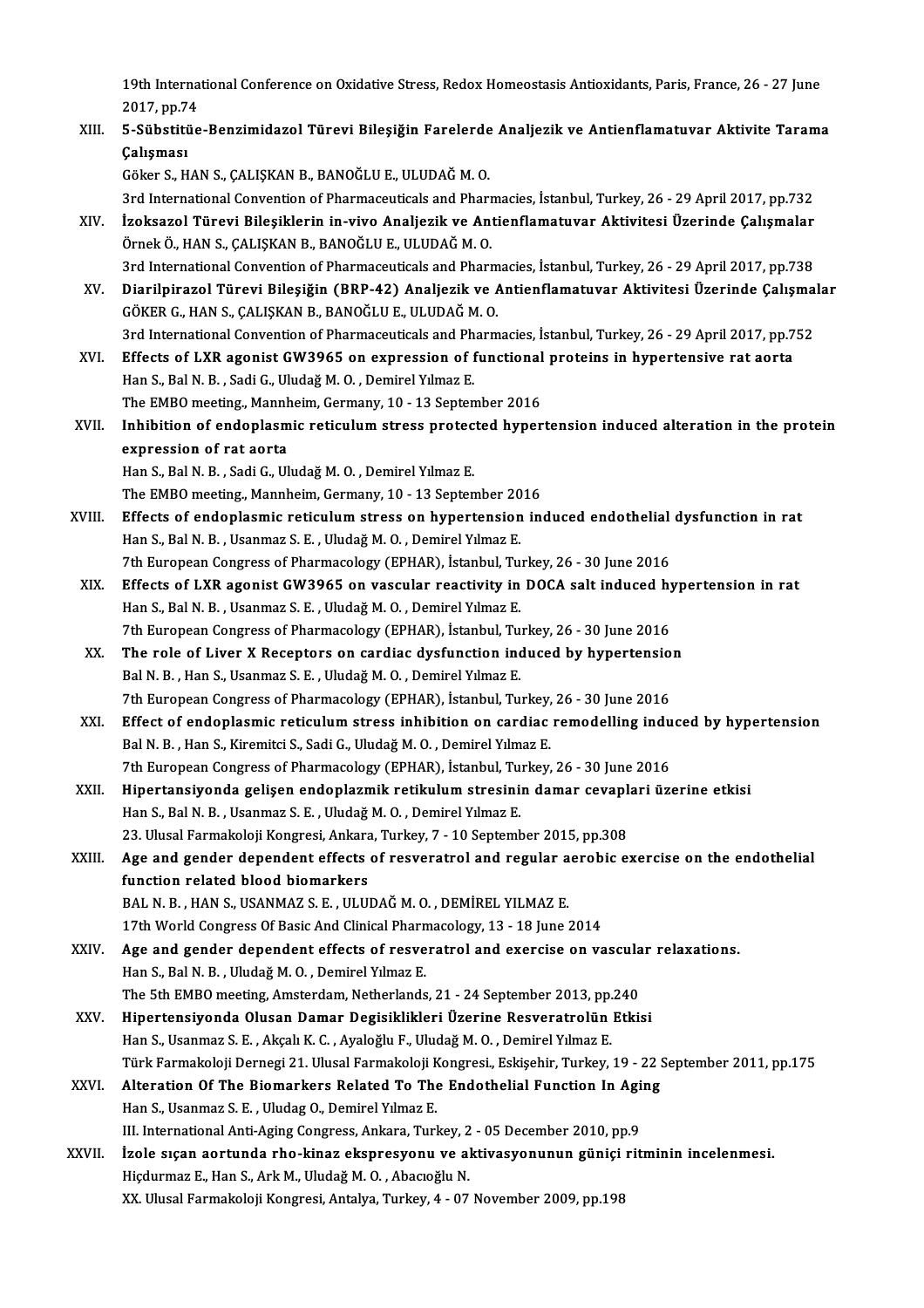# Supported Projects

Supported Projects<br>Han S., Demirel Yılmaz E., Project Supported by Higher Education Institutions, Yaşlanmayla Birlikte Oluşan Vasküler İşlev<br>Remikluklarında Endenlarmik Betilulum Stresinin Relünün İnselenmesi, 2019, 2022 Bupporteur i rejecte<br>Han S., Demirel Yılmaz E., Project Supported by Higher Education Institutions, Yaşlanm<br>Bozukluklarında Endoplazmik Retikulum Stresinin Rolünün İncelenmesi., 2019 - 2022<br>Han S. Karakügük A. E., Tort S. Han S., Demirel Yılmaz E., Project Supported by Higher Education Institutions, Yaşlanmayla Birlikte<br>Bozukluklarında Endoplazmik Retikulum Stresinin Rolünün İncelenmesi., 2019 - 2022<br>Han S., Karaküçük A. E. , Tort S., Çeleb Bozukluklarında Endoplazmik Retikulum Stresinin Rolünün İncelenmesi., 2019 - 20:<br>Han S., Karaküçük A. E. , Tort S., Çelebi F. N. , TUBITAK Project, Nanosüspansiyon Ba<br>FormülasyonununGeliştirilmesi ve in vitro/ in vivo Değe FormülasyonununGeliştirilmesi ve in vitro/ in vivo Değerlendirilmesi, 2019 - 2020<br>Han S., İlbasmış Tamer S., TUBITAK Project, Dermal Yoldan Uygulanmak Üzere Flurbiprofen Nanoformülasyonlarinin FormülasyonununGeliştirilmesi ve in vitro/ in vivo Değerlendiril<br>Han S., İlbasmış Tamer S., TUBITAK Project, Dermal Yoldan Uygu<br>Geliştirilmesi ve İn Vitro-İn Vivo Değerlendirilmesi, 2017 - 2019<br>HAN S. Project Sunnorted by HAN S., Project Supported by Higher Education Institutions, Sıçanlarda endotoksin ile oluşturulan şok modelinde ozon<br>tedavisinin etkilerinin araştırılması, 2011 - 2013 Geliştirilmesi ve İn Vitro-İn Vivo Değerlendirilme<br>HAN S., Project Supported by Higher Education In<br>tedavisinin etkilerinin araştırılması, 2011 - 2013<br>HAN S. Project Supported by Higher Education I. HAN S., Project Supported by Higher Education Institutions, Sıçanlarda endotoksin ile oluşturulan şok modelinde ozon<br>tedavisinin etkilerinin araştırılması, 2011 - 2013<br>HAN S., Project Supported by Higher Education Institut tedavisinin etkilerinin araştırılması, 2011 - 2013<br>HAN S., Project Supported by Higher Education Institutions, End<br>plazma NO ADMA TAK ve H2S düzeylerine etkileri, 2011 - 2013<br>HAN S. Project Supported by Higher Education In HAN S., Project Supported by Higher Education Institutions, Endotoksemik şok oluşturulan sıçanlarda ozon tedavisinin<br>plazma NO ADMA TAK ve H2S düzeylerine etkileri, 2011 - 2013<br>HAN S., Project Supported by Higher Education

plazma NO ADMA TAK ve H2S düzeylerine etkileri, 2011 - 2013<br>HAN S., Project Supported by Higher Education Institutions, Sıçanlarda DOCA TUZ modeli ile oluşturulan hipertansiyona<br>bağlı damar endotel disfonksiyonu parametrel

# nagh damar endotel disionksiyonu parametreleri ve ROCR eksp $\blacksquare$ Memberships / Tasks in Scientific Organizations **Memberships / Tasks in Scientific Organizations<br>Türk Farmakoloji Derneği, Member, 2009 - Continues, Turkey**

Türk Farmakoloji Derneği, Member, 2009 - Continues, Turkey<br>Scientific Refereeing

Scientific Refereeing<br>EVIDENCE-BASED COMPLEMENTARY AND ALTERNATIVE MEDICINE, Journal Indexed in SCI-E, January 2022<br>MedComm, Journal Indoved in ESCI, November 2021 BENDENCE-BASED COMPLEMENTARY AND ALTERNAT<br>MedComm, Journal Indexed in ESCI, November 2021<br>FARAD JOURNAL OF PHARMACEUTICAL SCIENCES N EVIDENCE-BASED COMPLEMENTARY AND ALTERNATIVE MEDICINE, Journal Indexed in SCI-E, January 2<br>MedComm, Journal Indexed in ESCI, November 2021<br>FABAD JOURNAL OF PHARMACEUTICAL SCIENCES, National Scientific Refreed Journal, Sept MedComm, Journal Indexed in ESCI, November 2021<br>FABAD JOURNAL OF PHARMACEUTICAL SCIENCES, National Scientific Refreed Journal, September 2021<br>SCIENTIFIC REPORTS, SCI Journal, March 2021 FABAD JOURNAL OF PHARMACEUTICAL SCIENCES, National Scientific Refreed<br>SCIENTIFIC REPORTS, SCI Journal, March 2021<br>OXIDATIVE MEDICINE AND CELLULAR LONGEVITY, SCI Journal, January 2020<br>MOI ECULAR MEDICINE REPORTS, SCI Journa SCIENTIFIC REPORTS, SCI Journal, March 2021<br>OXIDATIVE MEDICINE AND CELLULAR LONGEVITY, SCI Journal,<br>MOLECULAR MEDICINE REPORTS, SCI Journal, November 2019<br>PMI OPEN, SCI Journal October 2019 OXIDATIVE MEDICINE AND CELLULAI<br>MOLECULAR MEDICINE REPORTS, SCI<br>BMJ OPEN, SCI Journal, October 2019<br>EPCIVES MEDICAL JOURNAL Journal MOLECULAR MEDICINE REPORTS, SCI Journal, November 2019<br>BMJ OPEN, SCI Journal, October 2019<br>ERCIYES MEDICAL JOURNAL, Journal Indexed in SCI-E, May 2019 BMJ OPEN, SCI Journal, October 2019<br>ERCIYES MEDICAL JOURNAL, Journal Indexed in SCI-E, May 2019<br>APPLIED PHYSIOLOGY NUTRITION AND METABOLISM-PHYSIOLOGIE APPLIQUEE NUTRITION ET METABOLISME, SCI<br>Journal March 2019 ERCIYES MEDICAL JO<br>APPLIED PHYSIOLOG<br>Journal, March 2019<br>AMERICAN JOURNAL APPLIED PHYSIOLOGY NUTRITION AND METABOLISM-PHYSIC<br>Journal, March 2019<br>AMERICAN JOURNAL OF PHYSIOLOGY, SCI Journal, June 2018 AMERICAN JOURNAL OF PHYSIOLOGY, SCI Journal, June 2018<br>Tasks In Event Organizations

Han S., Gazi Pharma Symposium Series (GPSS-2021), Scientific Congress, Ankara, Turkey, Eylül 2021

# **Citations**

Total Citations (WOS):80 h-index (WOS):5

# Awards

HanS.,BildiriBaşarıÖdülü,TürkFarmakolojiDerneği,October 2017